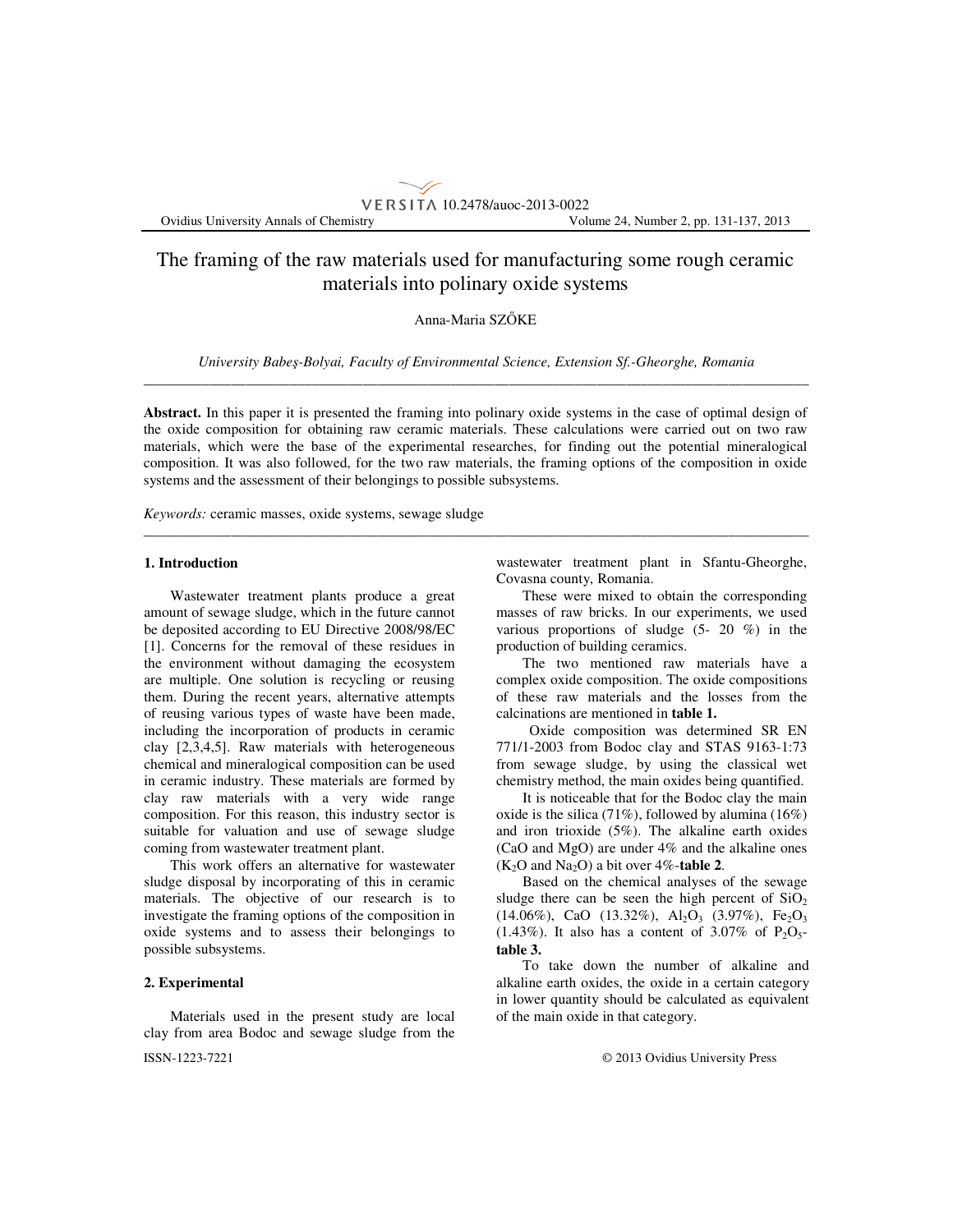| Nr. | Oxide                          | Bodoc clay, % wt | Sewage sludge, % wt |
|-----|--------------------------------|------------------|---------------------|
| 1.  | SiO <sub>2</sub>               | 67.97            | 14.06               |
| 2.  | $Al_2O_3$                      | 15.41            | 3.97                |
| 3.  | Fe <sub>2</sub> O <sub>3</sub> | 4.88             | 1.43                |
| 4.  | CaO                            | 1.66             | 13.32               |
| 5.  | MgO                            | 1.59             | 0.73                |
| 6.  | $K_2O$                         | 2.43             |                     |
| 7.  | $P_2O_5$                       |                  | 3.07                |
| 8.  | Na <sub>2</sub> O              | 1.54             | 0.87                |
| 9.  | MnO                            | 0.13             | 0.03                |
| 10. | TiO <sub>2</sub>               | 0.81             | 0.28                |
| 11. | $P.C.*$                        | $- - - - - - -$  | 62.24               |

Table 1. Oxide chemical composition of raw materials before processing

**P.C.\*-** loss at calcinations at 1000°C

For example, the calcinated Bodoc clay is composed by seven oxides placed in **table 2** in decreasing order. By similarity the magnesium oxide can be transformed by the equivalent into calcium oxide and finally have a bigger quantity of calcium oxide which contains the magnesium oxide too. The same can be done in the case of the alkaline oxides: the sodium oxide, being in lower quantity is recalculated in equivalent of potassium oxide. As a result, finally the total potassium oxide rises with the quantity of the sodium oxide through equivalence. So, from seven oxides, the list dropped to five oxides.

| <b>rapic 2.</b> The composition of the calendary Dodoe clay |                                |                   |               |  |  |  |  |  |  |
|-------------------------------------------------------------|--------------------------------|-------------------|---------------|--|--|--|--|--|--|
| Nr.                                                         | Oxide                          | <b>Calcinated</b> |               |  |  |  |  |  |  |
|                                                             |                                | $\%$ wt.          | clay, $%$ wt. |  |  |  |  |  |  |
| ı.                                                          | SiO <sub>2</sub>               | 71.19             | 70.15         |  |  |  |  |  |  |
| 2.                                                          | $Al_2O_3$                      | 16.14             | 15.90         |  |  |  |  |  |  |
| 3.                                                          | Fe <sub>2</sub> O <sub>3</sub> | 5.11              | 5.03          |  |  |  |  |  |  |
| 4.                                                          | CaO                            | 1.74              | 4.00          |  |  |  |  |  |  |
| 5.                                                          | MgO                            | 1.66              |               |  |  |  |  |  |  |
| 6.                                                          | $K_2O$                         | 2.55              | 4.92          |  |  |  |  |  |  |
| 7.                                                          | Na <sub>2</sub> O              | 1.61              |               |  |  |  |  |  |  |
|                                                             | Total                          | 100.00            | 100.00        |  |  |  |  |  |  |

**Table 2.** The composition of the calcinated Bodoc clay

| Table 3. The oxide composition of the calcinated sewage sludge |  |
|----------------------------------------------------------------|--|
|----------------------------------------------------------------|--|

| Nr. | Oxide                          | Calcinated sludge, % |
|-----|--------------------------------|----------------------|
| Ī.  | SiO <sub>2</sub>               | 37.54                |
| 2.  | $Al_2O_3$                      | 10.60                |
| 3.  | Fe <sub>2</sub> O <sub>3</sub> | 3.82                 |
| 4.  | CaO                            | 35.57                |
| 5.  | MgO                            | 1.95                 |
| 6.  | $P_2O_5$                       | 8.20                 |
| 7.  | $K_2O$                         |                      |
| 8.  | Na <sub>2</sub> O              | 2.32                 |
|     | Total                          | 100.00               |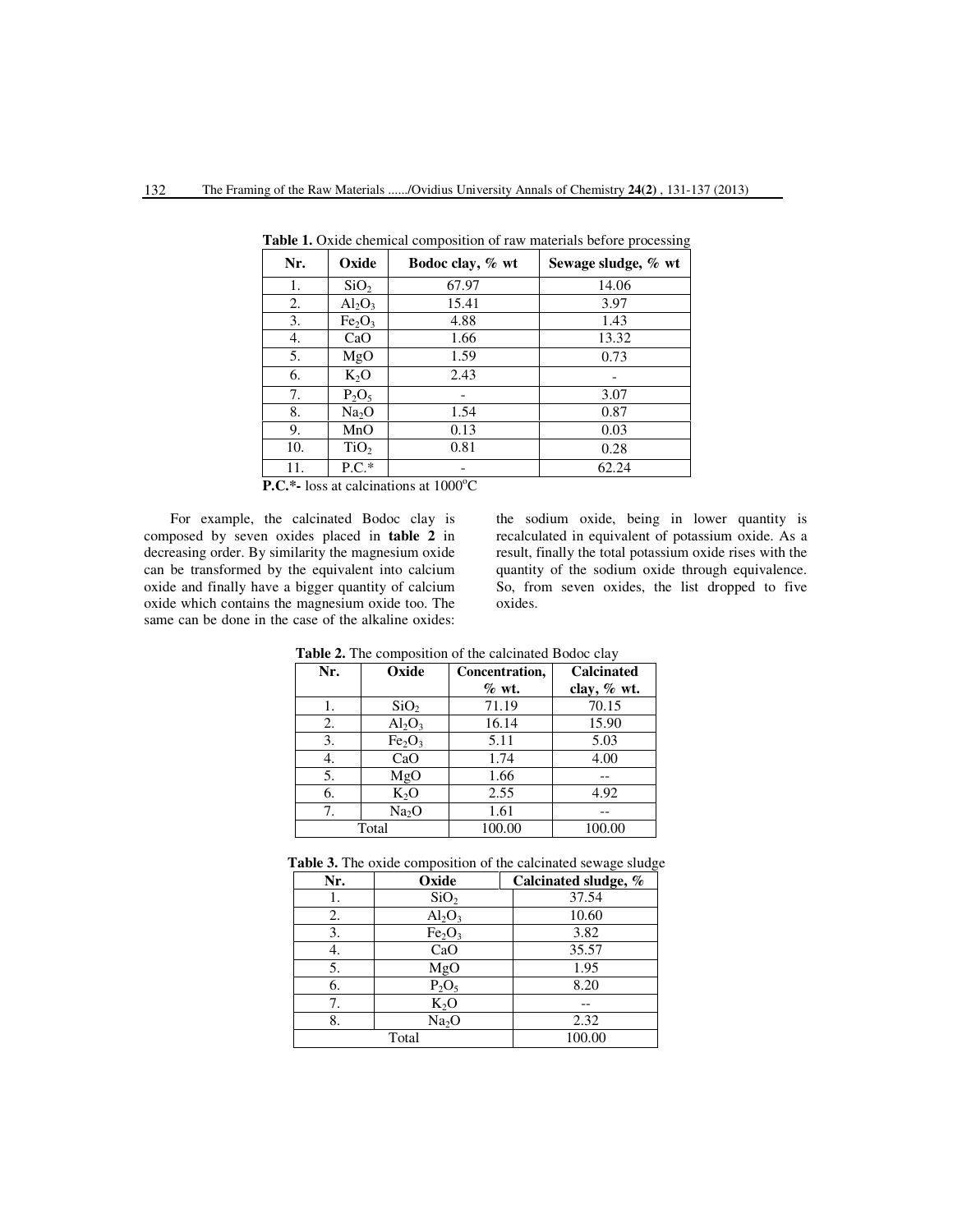| Nr.                                                                                                                                            | <b>Oxide System</b> |         |       | Concentration, % wt            | The Subsystem they belong to |                  |                                                       |  |  |
|------------------------------------------------------------------------------------------------------------------------------------------------|---------------------|---------|-------|--------------------------------|------------------------------|------------------|-------------------------------------------------------|--|--|
|                                                                                                                                                |                     | $K_2$ O | CaO   | Fe <sub>2</sub> O <sub>3</sub> | $Al_2O_3$                    | SiO <sub>2</sub> |                                                       |  |  |
|                                                                                                                                                | $K - A - S$         | 5.41    | $- -$ | $- -$                          | 17.48                        | 77.11            | $S - A_3S_2 - KAS_6$                                  |  |  |
| 2.                                                                                                                                             | $C - A - S$         | $-$     | 4.44  | $\overline{\phantom{a}}$       | 17.66                        | 77.90            | $S - A_3S_2 - CAS_2$                                  |  |  |
| 3.                                                                                                                                             | $F - A - S$         | $- -$   | $- -$ | 5.52                           | 17.46                        | 77.02            | $S - A_3S_2 - F$                                      |  |  |
| 4.                                                                                                                                             | $K - C - A - S$     | 5.18    | 4.21  | $- -$                          | 16.74                        | 73.87            | $S-A_3S_2-KAS_6-CAS_2$                                |  |  |
| 5.                                                                                                                                             | $K - F - A - S$     | 5.13    | $-$   | 5.24                           | 16.56                        | 73.07            | S- $A_3S_2$ - KAS <sub>6</sub> - F                    |  |  |
| 6.                                                                                                                                             | $C - F - A - S$     | $- -$   | 4.21  | 5.29                           | 16.72                        | 73.78            | $S - A_3S_2 - CAS_2 - F$                              |  |  |
| 7.                                                                                                                                             | $K-C-F-A-S$         | 4.92    | 4.00  | 5.03                           | 15.90                        | 70.15            | S- $A_3S_2$ - KAS <sub>6</sub> - CAS <sub>2</sub> - F |  |  |
| <b>Note:</b> $K = K_2O$ ; $C = CaO$ ; $A = Al_2O_3$ ; $F = Fe_2O_3$ ; $S = SiO_2$ ; $A_3S_2$ – mullite; $KAS_6$ – orthose; $CAS_2$ – anorthit. |                     |         |       |                                |                              |                  |                                                       |  |  |

**Table 4**. Framing the composition of the Bodoc clay in oxide systems

**Table 5.** The potential mineralogical composition of the Bodoc clay in seven oxide versions

| Nr. | Oxide system/nr. figure  | Concentration, % wt |          |                  |                  |      |  |  |  |
|-----|--------------------------|---------------------|----------|------------------|------------------|------|--|--|--|
|     |                          |                     | $A_3S_2$ | KAS <sub>6</sub> | CAS <sub>2</sub> |      |  |  |  |
| 1.  | $K - A - S$ / Fig. 1     | 51.94               | 16.24    | 31.82            |                  |      |  |  |  |
| 2.  | $C - A - S / Fig. 2$     | 64.61               | 13.30    |                  | 22.09            |      |  |  |  |
| 3.  | $F - A - S$ / Fig. 3     | 70.16               | 24.32    |                  |                  | 5.52 |  |  |  |
| 5.  | $K - C - A - S / Fig. 5$ | 43.75               | 4.83     | 30.47            | 20.95            |      |  |  |  |
| 6.  | $K - F - A - S / Fig. 6$ | 49.20               | 15.38    | 30.18            |                  | 5.24 |  |  |  |
| 7.  | $C - F - A - S / Fig. 7$ | 61.18               | 12.58    | $- -$            | 20.95            | 5.29 |  |  |  |
| 8.  | $K-C-F-A-S$              | 41.53               | 4.60     | 28.94            | 19.90            | 5.03 |  |  |  |

The two main oxides in the composition of the clay are the silica and the alumina. For this reason, there will be chosen those ternary and quaternary types of oxide systems, in which besides the two mentioned oxide there are a third and a fourth oxide. So, three types of ternary systems, three types of quaternary systems and one of five oxides can be obtained. The mentioned data are indicated in **Table 4** and **Table 5**.

A very attentive correlation was made among the properties of the raw materials, of their mixture and the final properties of the manufactured ceramic product. To find out the potential mineralogical components there were used thermal equilibrium diagrams in simpler systems: ternary and quaternary ones, which can be graphically represented both in the plan and in the space [

The quantities of minerals were calculated from K<sub>2</sub>O=K, CaO=C, Al<sub>2</sub>O<sub>3=</sub>A, Fe<sub>2</sub>O<sub>3</sub>=F, SiO<sub>2</sub>=S. We solved the system of equations derived from partial balance of ingredients mentioned above.

A ternary systems (it is often called a Gibbs triangle) is a barycentric plot on three variables which sum to a constant. It graphically depicts the ratios of the three variables as positions in an equilateral triangle. Every point on a ternary plot represents a different composition of the three components.

The ratios of the three species in the composition are estimated based on the phase diagram grid. The concentration of each species is 100% (pure phase) in its corner of the triangle and 0% at the line opposite it. The percentage of a specific species decreases linearly with increasing distance from this corner. By drawing parallel lines at regular intervals between the zero line and the corner, fine divisions can be established for easy estimation of the content of a species. For a given point, the fraction of each of the three materials in the composition can be determined by the first. This method can be extended to quaternary or multicomponent mixtures [6, 7, 8].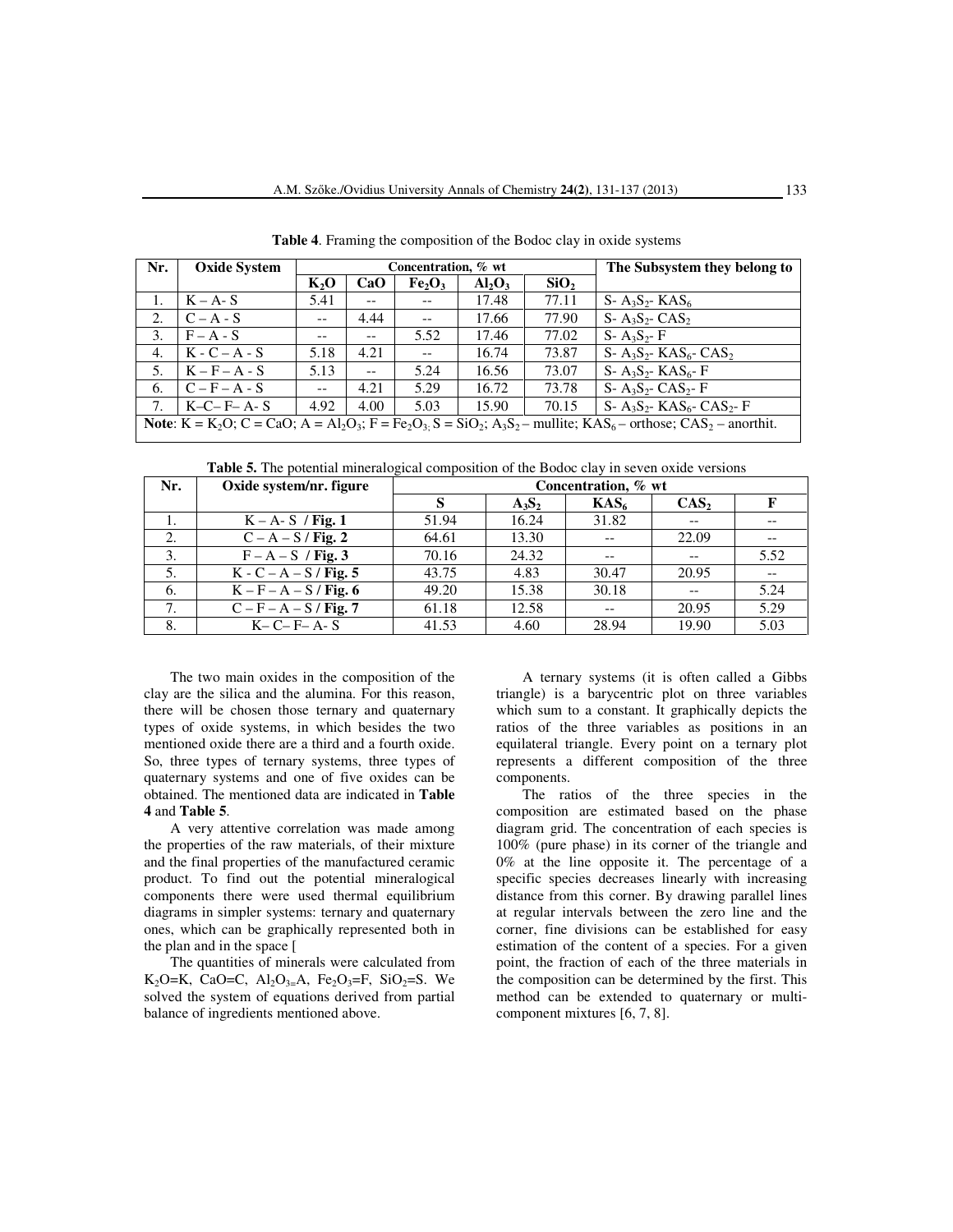#### .**3. Results and Discussion**

The Bodoc clay sampled as  $A_1$ , in the case of ternary system  $K_2O-Al_2O_3-SiO_2$  is situated in ternary elementary subsystem  $S-A_3S_2-KAS_6$  ( silica-mullite-



Fig. 1. Clay  $A_1$  and sewage sludge  $N_1$  in ternary system  $K_2O-Al_2O_3-SiO_2$ 

The  $A_1$  clay and the  $N_1$  sewage sludge are included in elementary subsystem  $S-KAS_6-A_3S_2$ (silica orthose-mullite) belonging to ternary system  $K_2O-Al_2O_3-SiO_2$ . So  $K_2O$ , is connected to  $Al_2O_3$  and  $SiO<sub>2</sub>$  as orthose. One part of alumina together with the corresponding quantity of silica form the mullite and the rest of the silica stays in original form. Similarly it can be found that in ternary system  $CaO-AI_2O_3-SiO_2$  the  $A_2$  clay is in silica-mulliteanothit subsystem, in spot  $A_2$ , as seen in **Fig. 2.** 

The first two potential mineralogical compounds are maintained (silica and mullit) and the calcium oxide is totally enclosed in anorthite.



 **Fig. 2.** The **A2** clay and the **N<sup>2</sup>** sewage sludge in ternary system  $CaO-Al<sub>2</sub>O<sub>3</sub>-SiO<sub>2</sub>$ 

The  $A_2$  clay is located in S-CAS<sub>2</sub>-A<sub>3</sub>S<sub>2</sub> (silicaanorthite-mullite) subsystem, and the  $N_2$  sewage sludge in  $CS-CAS_2-C_2AS$  (wollastonite- anorthite ghelenit) subsystem.

In the third ternary system  $Fe<sub>2</sub>O<sub>3</sub>$ **-Al**<sub>2</sub> $O<sub>3</sub>$ **-SiO**<sub>2</sub>, the total alumina can be found together with the silica as mullite and in addition there is free silica and the whole free iron trioxide. The Bodoc clay marked **A<sup>3</sup>** and the **N3** sewage sludge belong to S-F- $A_3S_2$  (silica-iron trioxide-mullite) elementary subsystem –see **Fig. 3.** 



ternary system  $Fe<sub>2</sub>O<sub>3</sub>$ -Al<sub>2</sub>O<sub>3</sub>-SiO<sub>2</sub>

 The elementary ternary system **K2O-CaO-SiO<sup>2</sup>** is not important for the clay, which must contain simultaneously alumina and silica (it is formed, as it is known by hydrated aluminosilicate), **Fig. 4**

The  $N_4$  sewage sludge is located in  $CS-C_3S_2-KCS$ (wollastonite-rankinit-double ortosilica of potassium and calcium) subsystem.

 Uniting the first two ternary systems along the common side  $AI_2O_3$ -SiO<sub>2</sub> the  $K_2O$ -CaO- $AI_2O_3$ -SiO<sub>2</sub> quaternary system is obtained, where can the analysed clay moves from the basic plan (spot  $A_2$ ) to the point of the potassium oxide K=5,18% (at spot **A5**) from **Fig. 5**. The elementary subsystem is silica, mullite-anorthit-orthose). The **A5** clay is located in  $S-A_3S_2-KAS_6-CAS_2$  subsystem (silica-mulliteorthoze-anorthit), and the  $N_5$  sewage sludge in CS- $C_3S_2-C_2AS-KC_3S_6$  (wollastonite-rankinite-ghelenitpotassium devitrit) subsystem.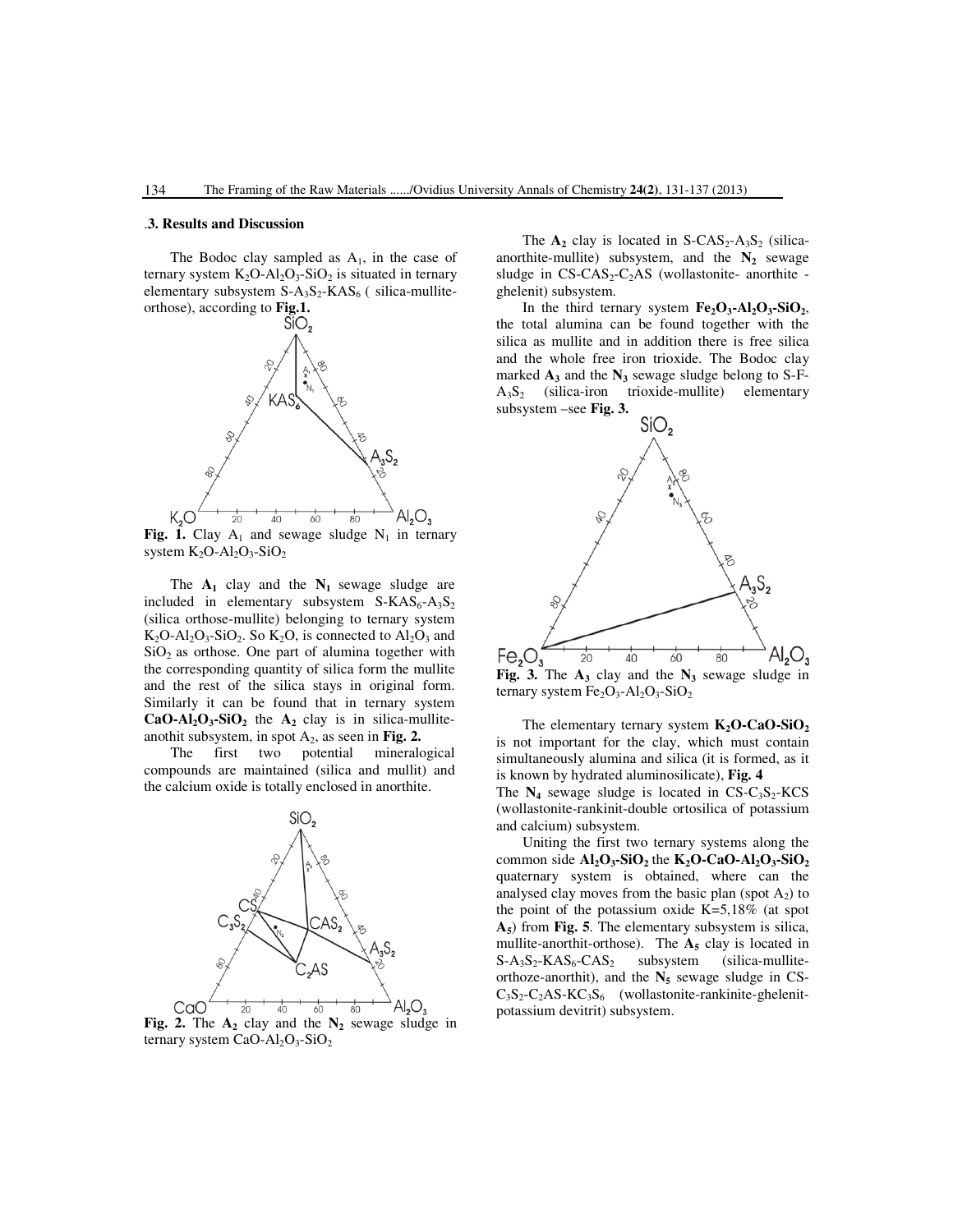

CaO-SiO<sub>2</sub>.



**Fig. 5.** The position of  $A_5$  clay and of the  $N_5$  sewage sludge in  $K_2O$ -CaO-Al<sub>2</sub>O<sub>3</sub>-SiO<sub>2</sub> quaternary system

Passing to  $K_2O$ -Fe<sub>2</sub>O<sub>3</sub>-Al<sub>2</sub>O<sub>3</sub>-SiO<sub>2</sub> quaternary system we get in the same way the spot  $A_6$ , meaning spot  $A_1$  raised to the level of Fe<sub>2</sub>O<sub>3</sub>= 5,24 %. It belongs to the elementary subsystem silica-mulliteorthoza-iron trioxide, **figure 6.** The **A<sup>6</sup>** clay and the  $N_6$  sewage sludge are located in the same S-KAS<sub>6</sub>-<br>A<sub>3</sub>S<sub>2</sub>-F (silica-orthose-mullite-iron trioxide) (silica-orthose-mullite-iron subsystem.



sludge in quaternary system  $K_2O-Fe_2O_3-Al_2O_3-SiO_2$ 

 The last quaternary system **CaO-Fe2O3-Al2O3- SiO2** from **Fig. 7**, gives the position of the clay in the basic plan **CaO-Al2O3-SiO<sup>2</sup>** (spot A2), respectively at the level of Fe2O3= 5,29 %, meaning spot  $A_7$ .



in quaternary system CaO-Fe<sub>2</sub>O<sub>3</sub>-Al<sub>2</sub>O<sub>3</sub>-SiO<sub>2.</sub>

The clay  $A_7$  is located in S-CAS<sub>2</sub>-  $A_3S_2-F$ (silica-anorthit-mullite-iron trioxide) subsystem, and the  $N_7$  sewage sludge in another subsystem: CS- $C_2AS-CAS_2-F$  (wollastonite- ghelenit- anorthit-iron trioxide).

 In the last version, that one with five oxide, it is difficult to locate the Bodoc clay, but it is possible to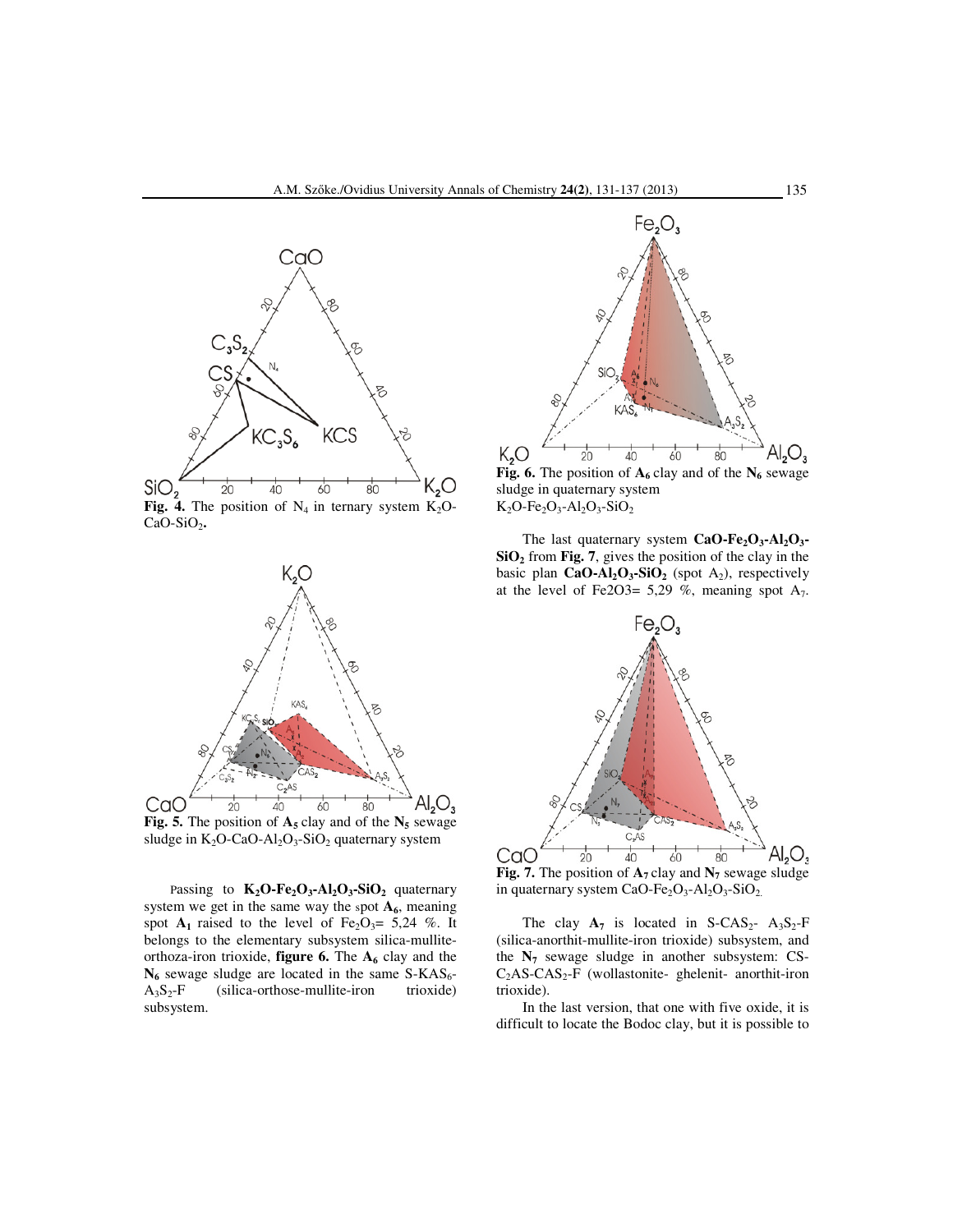calculate the potential mineralogical position, as seen in **table 5**.

 In the case of the Bodoc subject on heat treatment, in the condition of reaching a balanced mineralogical composition (an ideal case), the components from **table 5** can be noticed. The silica react with other oxides, theoretically forming mullite, orthose and anorthite, but it can be found also alone. On the other hand the iron trioxide stays in free state and plays the role of a fondant (it takes down the temperature of the liquid phase in the system).

In a similar way, the framing of sewage sludge composition was done in eight versions and the results were the following.

 The sewage sludge provided by the waste water plant from Sfantu-Gheorghe town has the same complex oxide composition. Unlike the Bodoc clay it does not contain potassium oxide but it has another oxide present:  $P_2O_5$ .

 To harmonize the compositions of the two raw materials we proceeded as it follows from **table 3** (the  $P_2O_5$  being expressed as potassium oxide equivalent). So the clay and the sewage sludge practically contain the same oxide, but in different proportions.

| Nr. | Oxide system/nr.fig                                                                     |        | Concentration, % wt | The subsystem they             |           |                  |                             |  |  |  |
|-----|-----------------------------------------------------------------------------------------|--------|---------------------|--------------------------------|-----------|------------------|-----------------------------|--|--|--|
|     |                                                                                         | $K_2O$ | CaO                 | Fe <sub>2</sub> O <sub>3</sub> | $Al_2O_3$ | SiO <sub>2</sub> | belong to                   |  |  |  |
| 1.  | $K-A-S/fig.1$                                                                           | 6.83   |                     |                                | 20.53     | 72.64            | $S-A_3S_2-KAS_6$            |  |  |  |
| 2.  | $C - A-S/fig. 2$                                                                        | $- -$  | 44.31               | $- -$                          | 12.27     | 43.42            | $CS-CAS_2-C_2AS$            |  |  |  |
| 3.  | $F - A-S/fig. 3$                                                                        | $- -$  | $- -$               | 7.34                           | 20.42     | 72.24            | $S-A_3S_2-F$                |  |  |  |
| 4.  | $K-C-S/fig. 4$                                                                          | 4.44   | 48.26               |                                |           | 47.30            | $CS-C_3S_2-KCS$             |  |  |  |
| 5.  | $K-C-A-S/fig. 5.$                                                                       | 3.92   | 42.57               | $- -$                          | 11.79     | 41.72            | $CS-C_3S_2-C_2AS-KC_3S_6$   |  |  |  |
| 6.  | $K-F-A-S/fig. 6$                                                                        | 6.36   | $- -$               | 6.88                           | 19.12     | 67.64            | $S-A_3S_2-KAS_6-F$          |  |  |  |
| 7.  | $C-F-A-S/fig. 7$                                                                        | $- -$  | 42.44               | 4.23                           | 11.75     | 41.58            | $CS-CAS_2-C_2AS-F$          |  |  |  |
| 8.  | $K-C-F-A-S$                                                                             | 3.76   | 40.84               | 4.07                           | 11.31     | 40.02            | $CS-C_3S_2-C_2AS-KC_3S_6$ - |  |  |  |
|     |                                                                                         |        |                     |                                |           |                  | $\mathbf F$                 |  |  |  |
|     | <b>Note:</b> $K = K_0 O$ : $C = CaO$ : $A = A l_0 O_2$ : $F = Fe_0 O_2$ : $S = SiO_2$ . |        |                     |                                |           |                  |                             |  |  |  |

 $=$  Al<sub>2</sub>O<sub>3</sub>; F= Fe<sub>2</sub>O<sub>3</sub>; S= SiO<sub>2</sub>;

 $A_3S_2$ -mullite; CS–wollastonite; KAS<sub>6</sub>–orthose; CAS<sub>2</sub>–anorthit; C<sub>2</sub>AS–ghelenit;

 $C_3S_2$ -rankinit; KCS – double ortosilica of calcium and potassium; KC<sub>3</sub>S<sub>6</sub>- potassium devitrit.

| Nr. | Concentration, % wt |          |                  |               |                  |                   |       |          |            |                                |  |
|-----|---------------------|----------|------------------|---------------|------------------|-------------------|-------|----------|------------|--------------------------------|--|
|     | S                   | $A_3S_2$ | KAS <sub>6</sub> | $\mathbf{CS}$ | CAS <sub>2</sub> | C <sub>2</sub> AS | F     | $C_3S_2$ | <b>KCS</b> | KC <sub>3</sub> S <sub>6</sub> |  |
| ı.  | 41.46               | 18.36    | 40,18            | --            | --               | --                | $- -$ | --       | $ -$       | --                             |  |
| 2.  | --                  | --       | $- -$            | 66.91         | 7.42             | 25.67             | $- -$ | --       | $ -$       | --                             |  |
| 3.  | 64.22               | 28.44    | $- -$            | 7.34          | $- -$            | $- -$             | 7.34  | --       | $- -$      | $- -$                          |  |
| 4.  | $- -$               | --       | $- -$            | 69.12         | --               | --                | $- -$ | 20.97    | 9.91       | --                             |  |
| 5.  | $- -$               | $- -$    | $- -$            | 20.86         | $- -$            | 31.69             | $- -$ | 21.49    | $-$        | 25.96                          |  |
| 6.  | 38.62               | 17.09    | 37.41            | $- -$         | --               | $- -$             | 6.88  | $- -$    | --         | $- -$                          |  |
| 7.  | $- -$               | $- -$    | $- -$            | 64.08         | 7.08             | 24.60             | 4.23  | --       | $ -$       | $- -$                          |  |
| 8.  | --                  | $- -$    | --               | 19.95         | --               | 30.40             | 4.07  | 20.68    | $ -$       | 24.90                          |  |

**Table 6. b**- The potential mineralogical composition of the sludge in six oxide versions

**Note:** K=K<sub>2</sub>O; C=CaO; A=Al<sub>2</sub>O<sub>3</sub>; F=Fe<sub>2</sub>O<sub>3</sub>; S= SiO<sub>2</sub>;

A<sub>3</sub>S<sub>2</sub>-mullit; CS–wollastonite; KAS<sub>6</sub>–orthose; CAS<sub>2</sub>–anorthit; C<sub>2</sub>AS–ghelenit; C<sub>3</sub>S<sub>2</sub>- rankinit; KCS– double ortosilica of calcium and potassium;  $KC_3S_6$ - - potassium devitrit